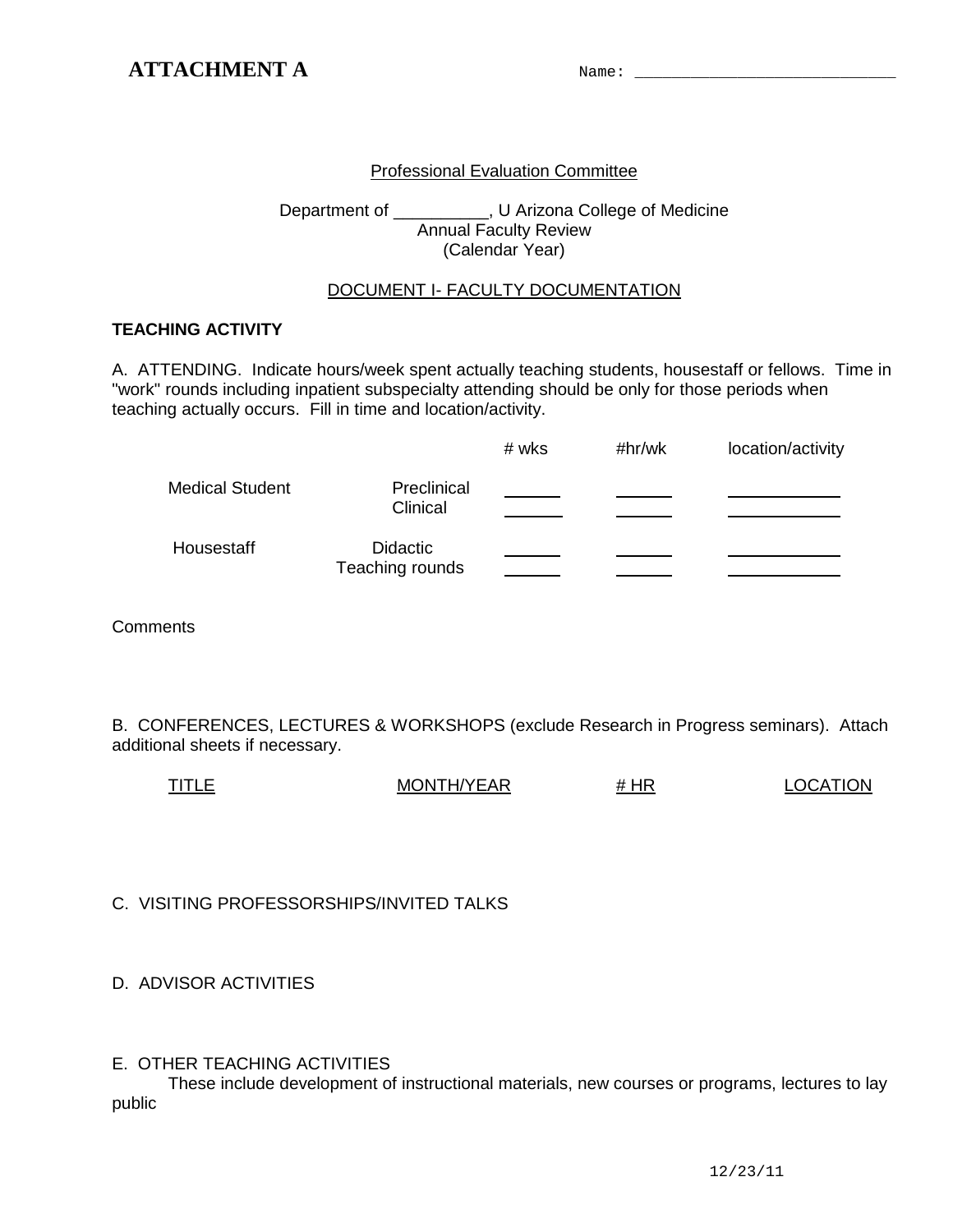### **RESEARCH AND SCHOLARSHIP,** page 2

A. RESEARCH ACTIVITIES. List title, your role, and if supported the source of support, project period, total amount, and amount for this year.

1. In progress

2. Grant applications, pending

3. Grant applications, unsuccessful

B. SUPERVISION OF RESIDENT OR STUDENT RESEARCH ACTIVITIES. List title of project and name of resident or student.

C. COMPLETED PUBLICATIONS FOR EVALUATION YEAR ONLY. List full bibliographic citation and indicate by legend -

 $A =$  critically reviewed research article,  $B =$  other articles (e.g., review),  $C =$  books,  $D =$  book chapter(s).

1. Published or accepted for publication.

2. Publications submitted but not yet accepted. Document as in (1), above.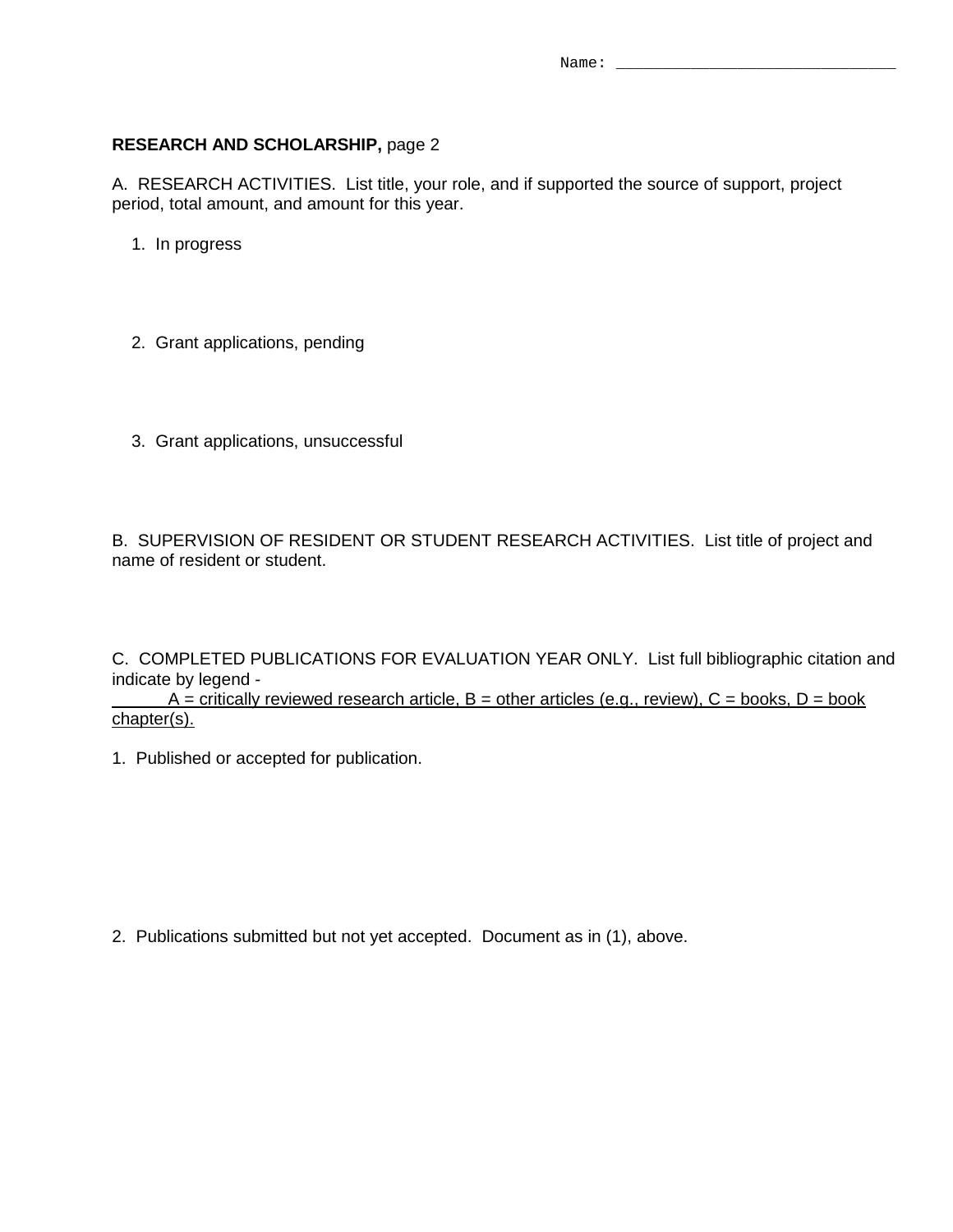## **RESEARCH AND SCHOLARSHIP (cont'd),** page 3

D. OTHER

- 1. Publications in preparation
- 2. Abstracts, pamphlets. Give full citation and if abstract presented, name of meeting and when.

3. Other scholarly activities. Examples - peer review for journal articles and grant applications, journal editorships, patents, development of teaching materials, equipment development, computer software development, consultations to industry.

4. Professional improvement activities. Examples - sabbatical leave, workshops, or courses attended.

### **SERVICE**

| A. PATIENT CARE                                                                                                                     | weeks/year<br>on this schedule |  |
|-------------------------------------------------------------------------------------------------------------------------------------|--------------------------------|--|
| 1. Clinic<br>Number 1/2 day sessions/month in Tucson<br>Number 1/2 day sessions/month, in clinics<br>outside Tucson (average)       |                                |  |
| 2. Inpatient Service                                                                                                                |                                |  |
| - Average hrs/week when attending<br><b>General Service Attending</b><br><b>Teaching Attending</b><br><b>Subspecialty Attending</b> |                                |  |
| 3. Intensive Care Service                                                                                                           |                                |  |
| 4. Number months on call nights/weekends for<br>your own subspecialty service                                                       |                                |  |
| Patients call you directly<br>or<br>housestaff/fellows first                                                                        |                                |  |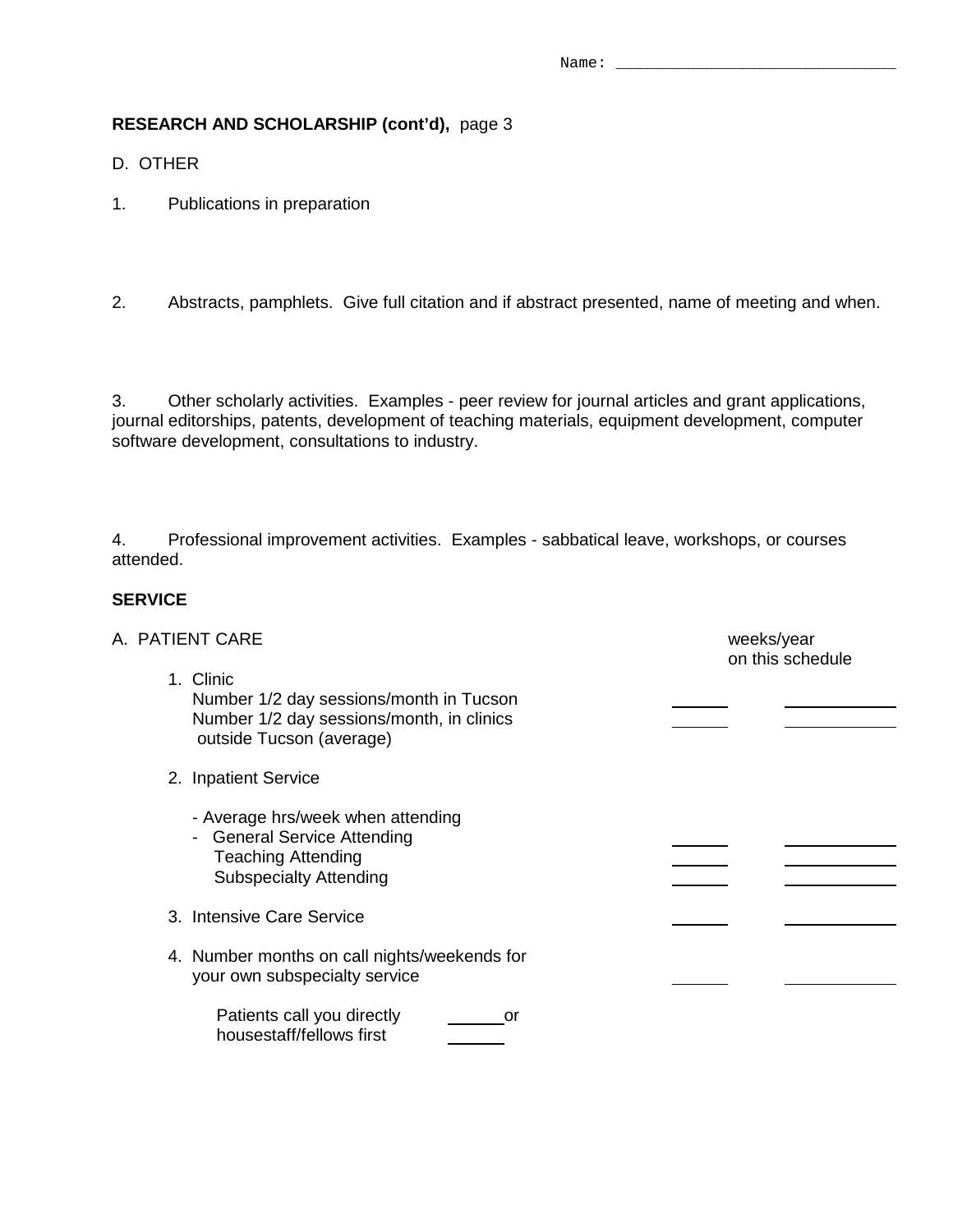### **SERVICE (cont'd)** page 4

B. DESCRIBE ANY NEW CLINICAL PROGRAMS DEVELOPED.

C. COMMITTEE ACTIVITY - indicate hours/month spent in meetings and in preparation. State if you were a chairperson. Exclude non-committee meetings e.g. Faculty meetings, patient inservice, etc.

1. Intramural (AHSC, main campus, TMC, Kino, Phoenix campus). Include Doctorate or Masters student committees on which you serve.

- 2. Extramural (name of committee and organization)
	- a. County
	- b. State
	- c. National
	- d. International

#### D. ADMINISTRATION

- 1. Intramural (Section Chief or administration of large clinical or research programs)
- 2. Extramural (Officer in professional organizations, non-committee, e.g. Treasurer WSPR)

### E. OTHER SERVICE RESPONSIBILITIES

1. Applicant Interviewer for

**College of Medicine** 2014

Housestaff

### **HONORS, AWARDS, RECOGNITION (LIST AND GIVE DATE)**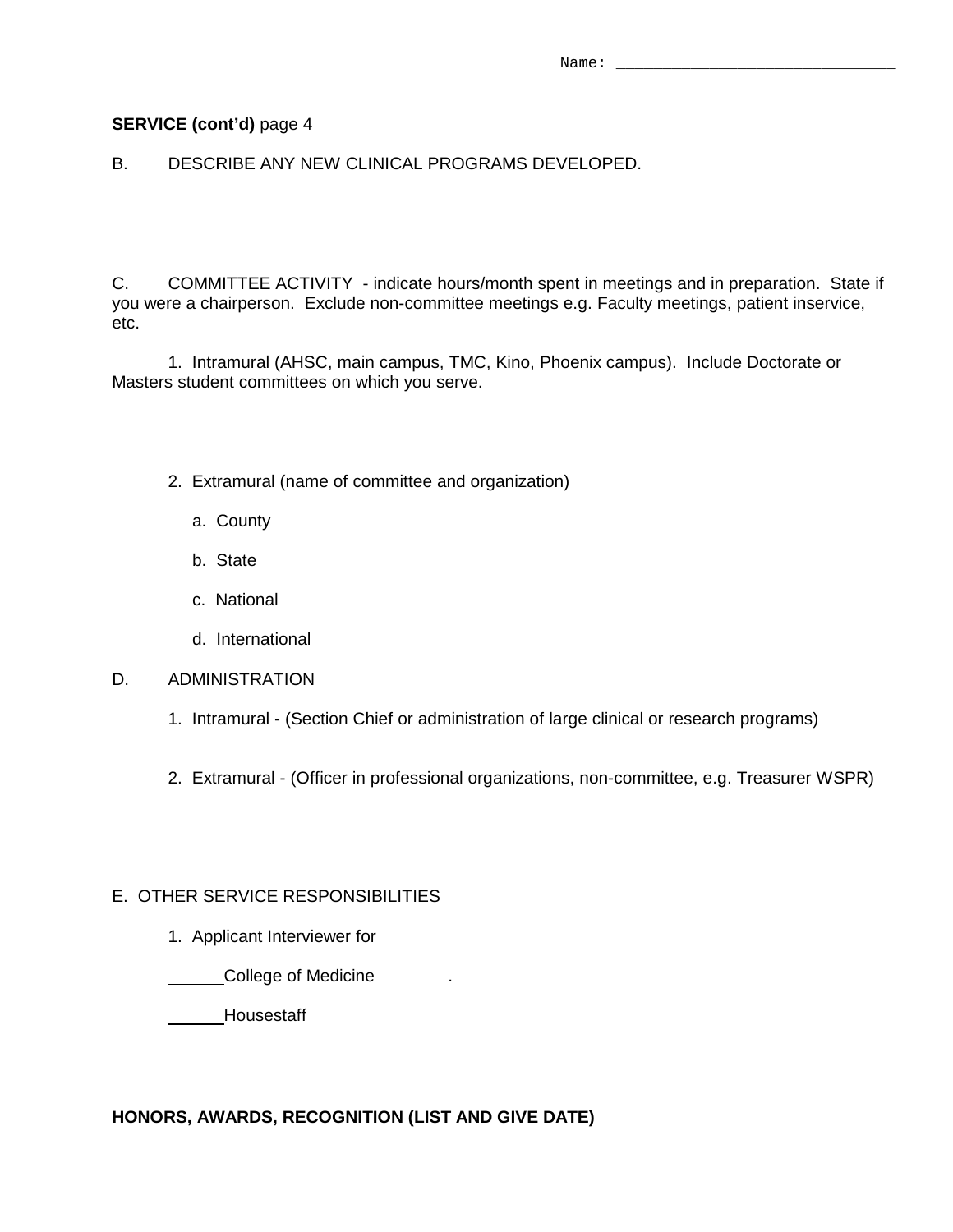## **SELF EVALUATION WORKSHEET, January 1, \_\_\_\_ to December 31, \_\_\_\_\_\_**

## **SUMMARY**

Faculty member's comments:

After reviewing the items entered on the previous pages, please evaluate your efforts and achievements for the past year.

Meets High Far exceeds<br>Needs improvement Expectations Expectations Expectations Expectations

**Teaching** Research and scholarship Patient care Service/Administration